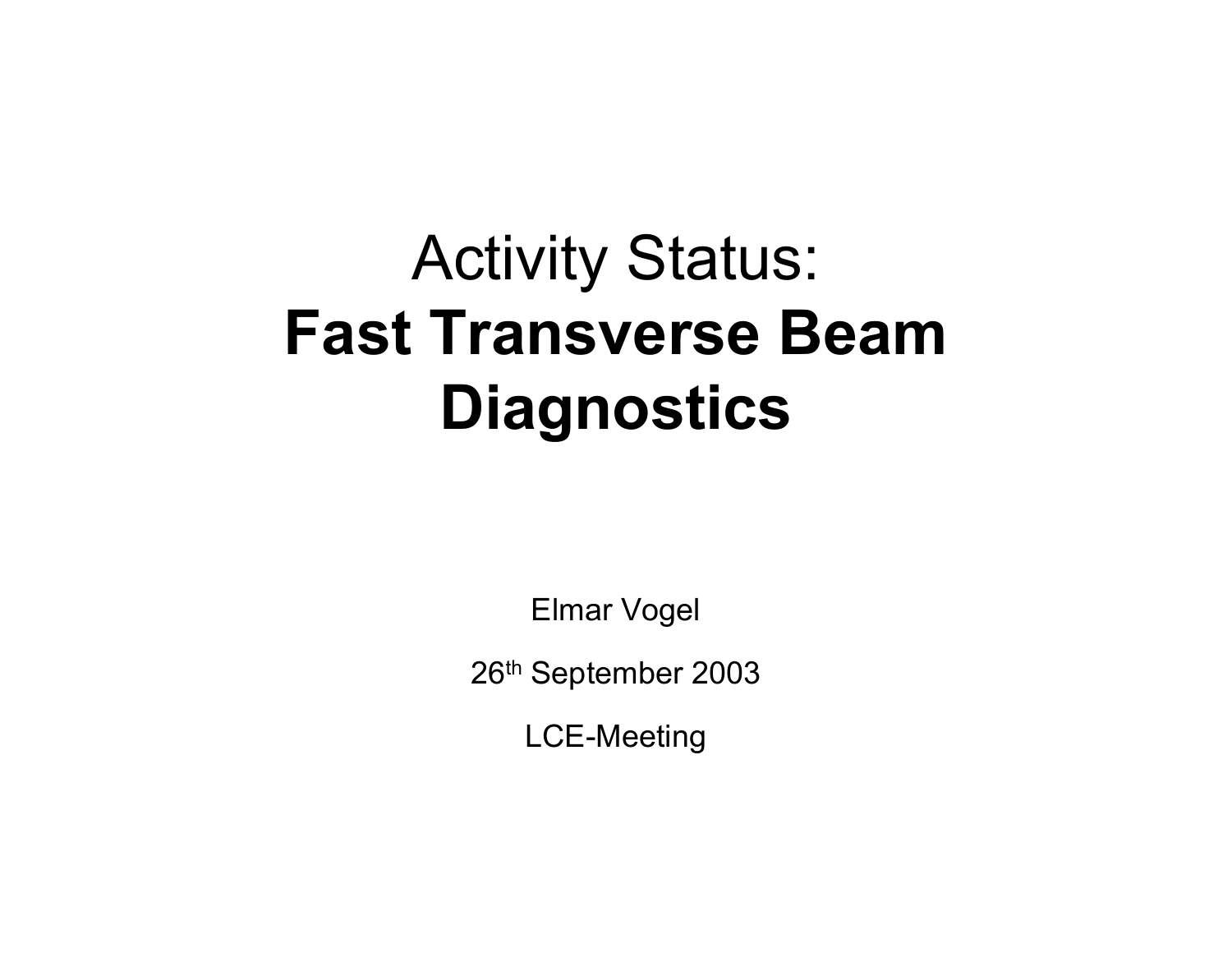## Actual achieved Points

- $\bullet$ tune measurement of single bunch within one turn
- fast coupled (rigid) bunch model usable in Simulink
- principle test of fast modal analysis
- first simulations of 'conventional' coupled bunch feedbacks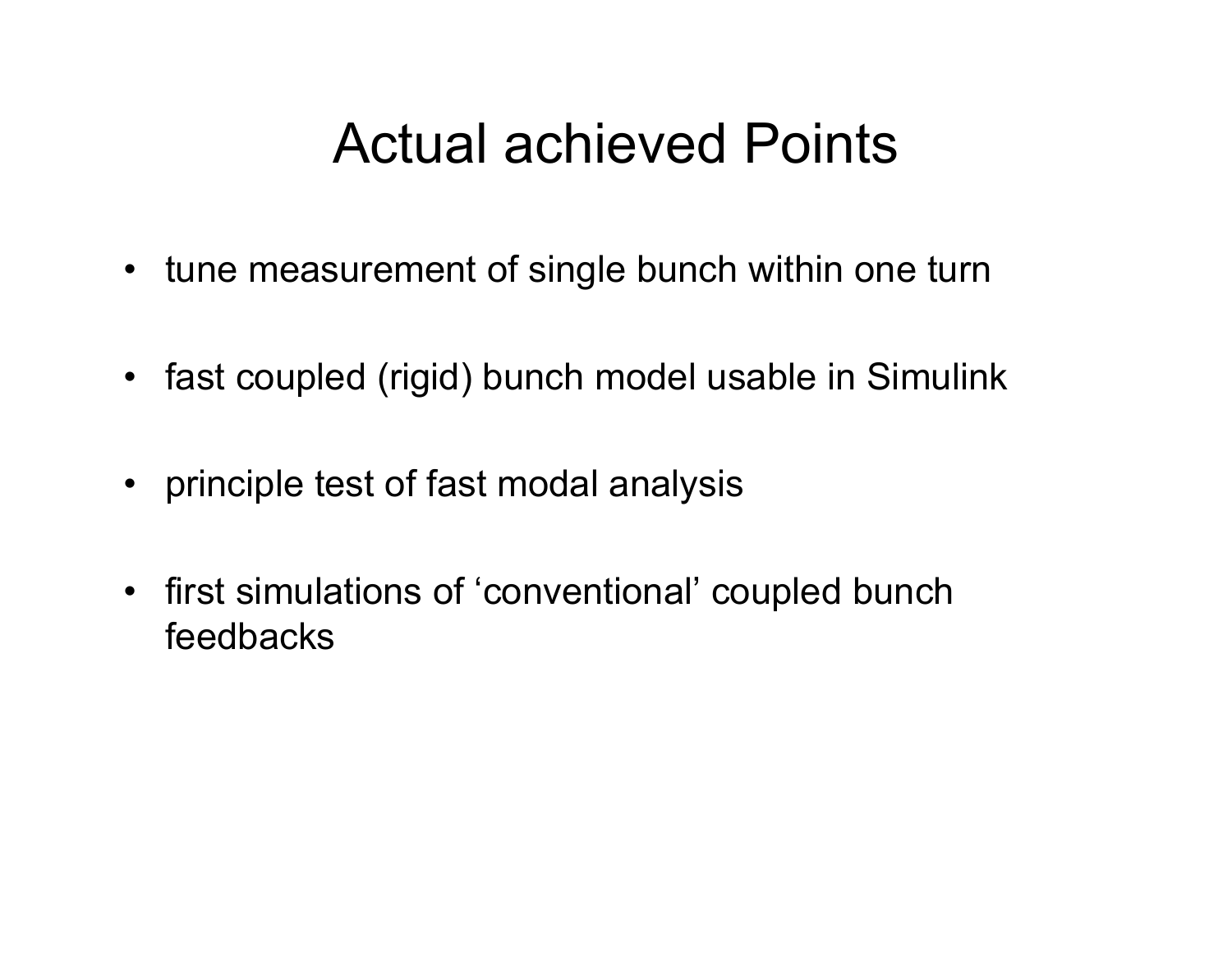# One Turn Tune Measurement



tune information is necessary for fast modal analysis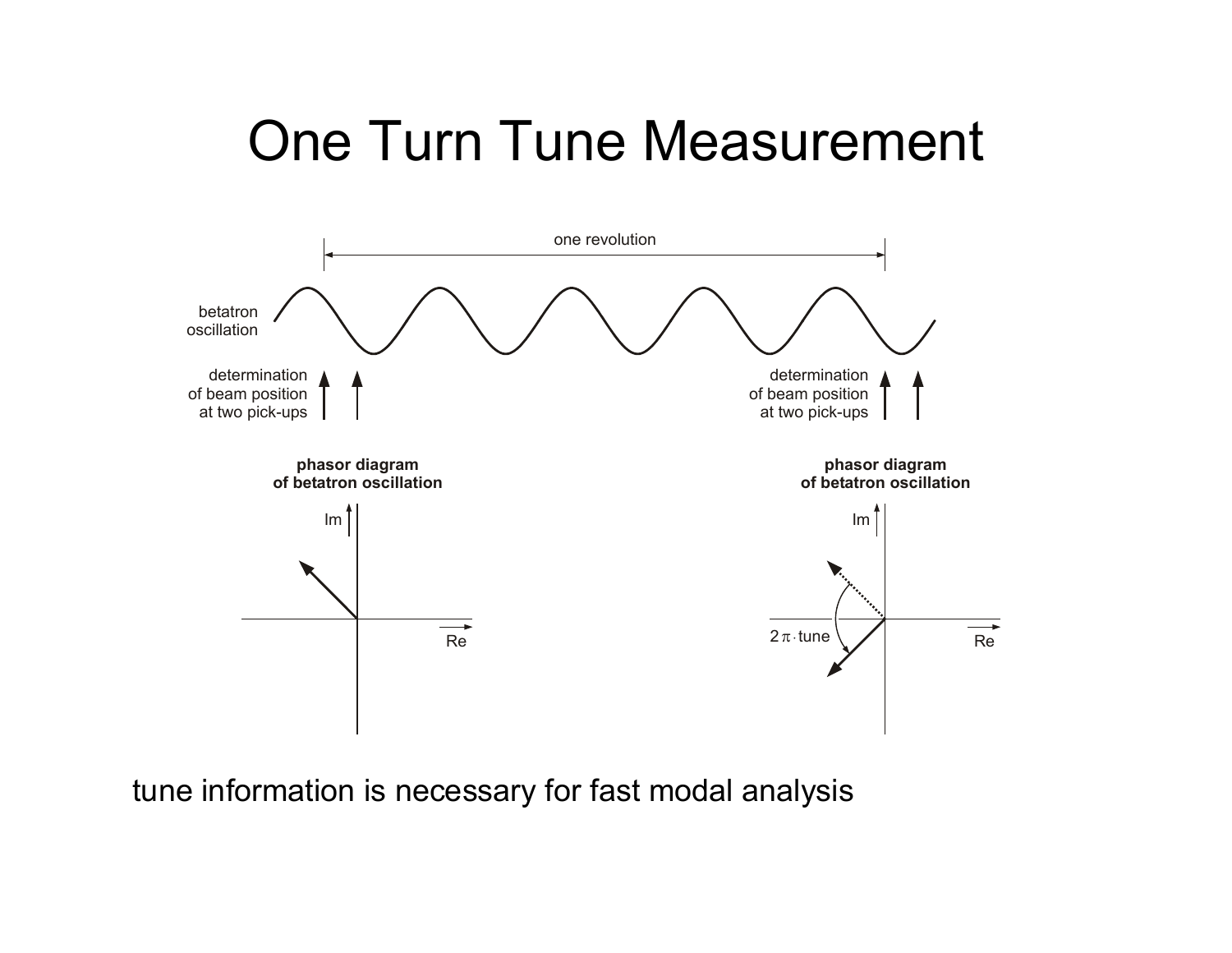#### Fast Coupled (Rigid) Bunch Model

- we would like to use the discrete state space formalism (discrete models are faster!)
- $\bullet~$  one simulation step is about  $\%$  betatron oscillation long
- we have to transform the state space description to the diagonal from to get it discrete

what does this mean ...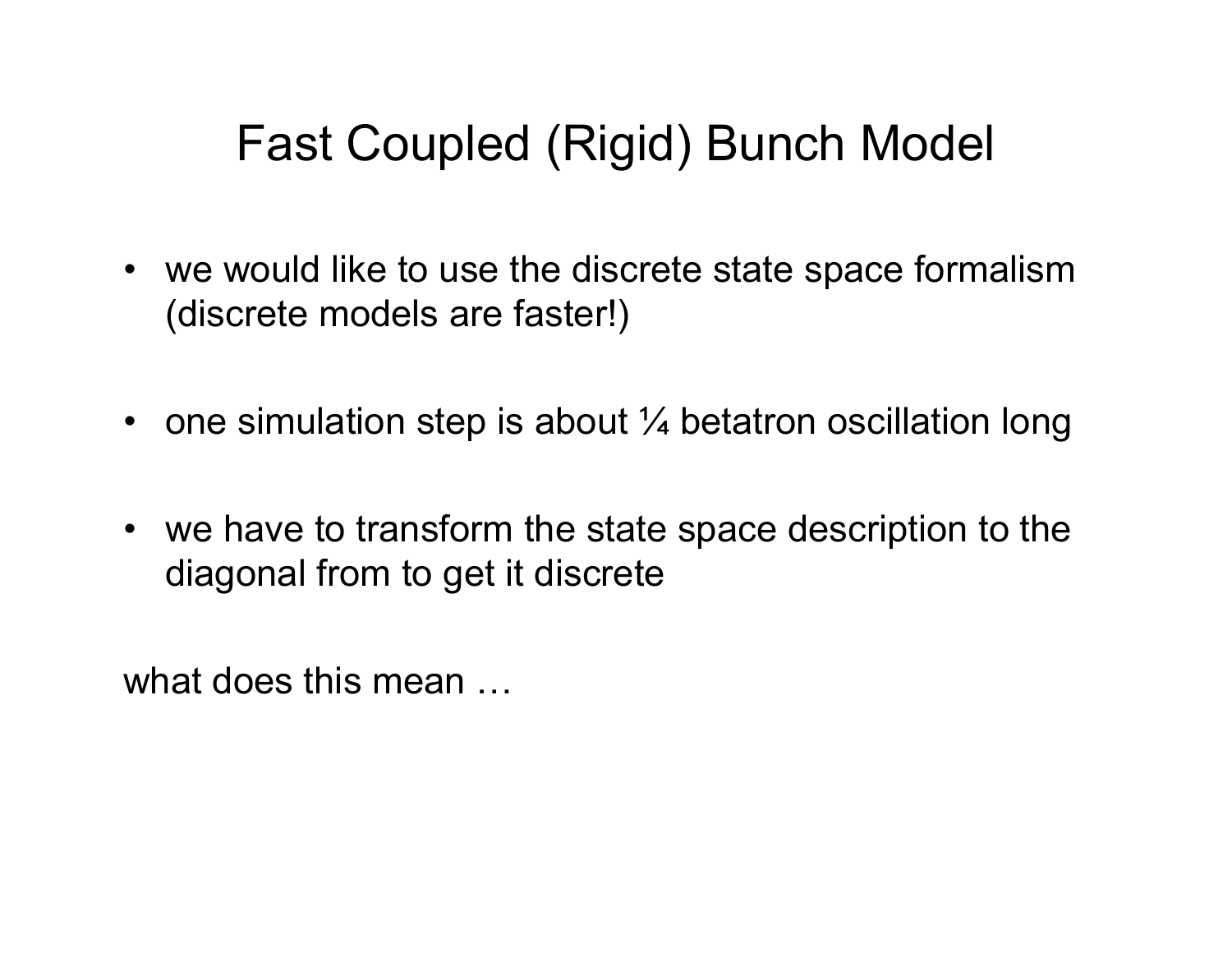## State Space Formalism: one Oscillator

equation of motion (driven oscilator):

$$
\frac{d^2x(t)}{dt^2} + \omega^2 x(t) = \omega^2 u(t)
$$

continuous state space representation:

$$
\frac{d}{dt} \begin{pmatrix} \dot{x} \\ x \end{pmatrix} = \begin{pmatrix} 0 & -\omega^2 \\ 1 & 0 \end{pmatrix} \begin{pmatrix} \dot{x} \\ x \end{pmatrix} + \begin{pmatrix} \omega^2 \\ 0 \end{pmatrix} u
$$

$$
y = \underbrace{(0 \ 1)}_{=C} \begin{pmatrix} \dot{x} \\ x \end{pmatrix} + \underbrace{0}_{=D} u
$$

discrete state space representation: (by using the solution of the homogenous equation of motion!)

$$
\begin{pmatrix} \dot{x}/\omega \\ x \end{pmatrix}_{n+1} = \begin{pmatrix} \cos \omega T & -\sin \omega T \\ \sin \omega T & \cos \omega T \end{pmatrix} \begin{pmatrix} \dot{x}/\omega \\ x \end{pmatrix}_{n} + \begin{pmatrix} \sin \omega T \\ 0 \end{pmatrix} u_{n}
$$

$$
y_{n} = \underbrace{(0, 1)}_{=C} \begin{pmatrix} \dot{x}/\omega \\ x \end{pmatrix}_{n} + \underbrace{0, u_{n}}_{=D} u_{n}
$$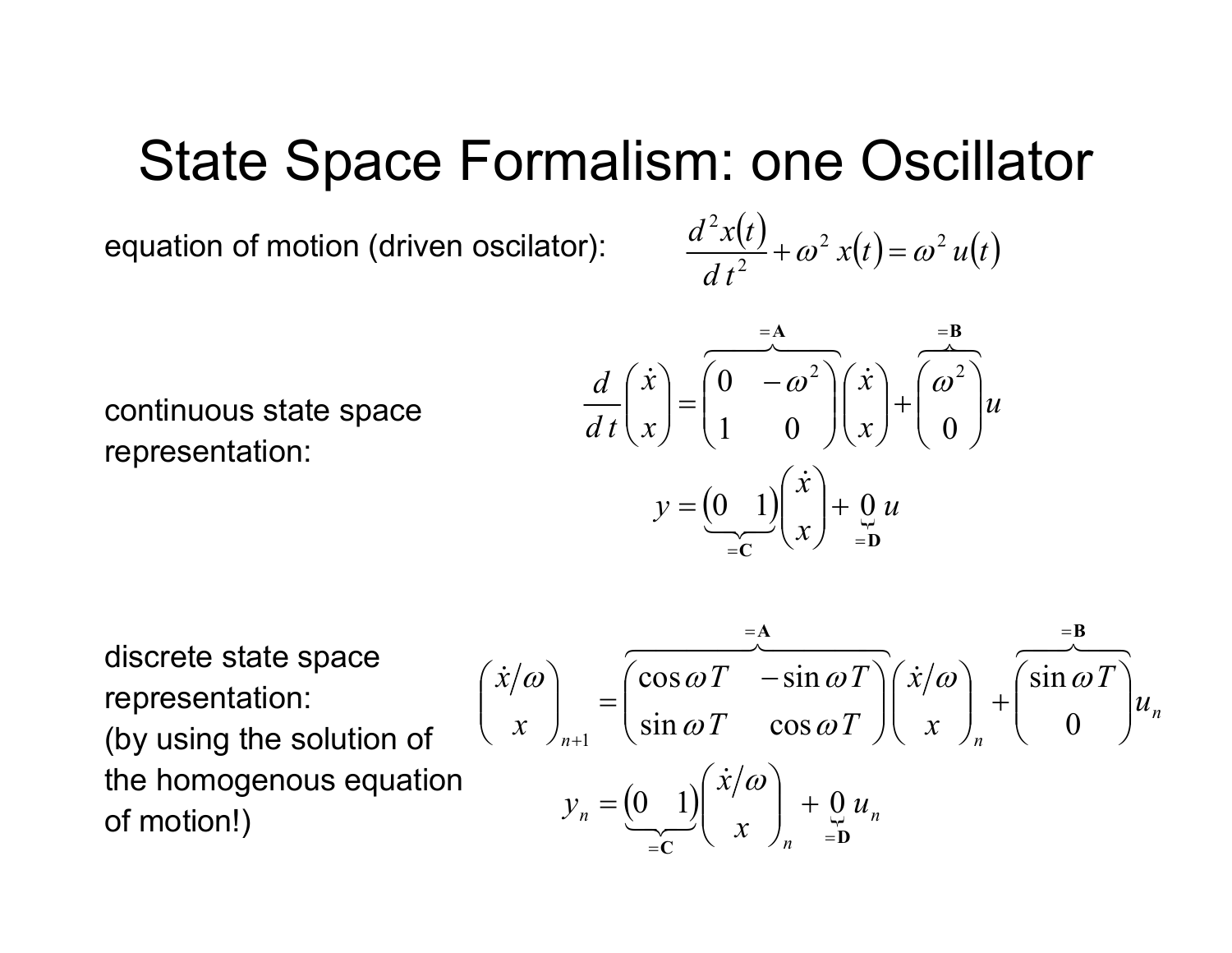#### State Space Formalism: two Oscillators

equation of motion :

$$
\frac{d^2}{dt^2}\left(\frac{x_1}{x_2}\right) + \left(\frac{\omega^2 + \alpha \omega^2}{-\alpha \omega^2} - \frac{\alpha \omega^2}{\omega^2 + \alpha \omega^2}\right)\left(\frac{x_1}{x_2}\right) = \left(\frac{\omega^2 + \alpha \omega^2}{0} - \frac{\omega^2}{\omega^2 + \alpha \omega^2}\right)\left(\frac{u_1}{u_2}\right)
$$

continuous state space representation:

$$
\frac{d}{dt} \begin{pmatrix} \dot{x}_1 \\ \dot{x}_2 \\ x_1 \\ x_2 \end{pmatrix} = \begin{pmatrix} 0 & 0 & -U \\ 0 & 0 & 0 \\ 1 & 0 & 0 & 0 \\ 0 & 1 & 0 & 0 \end{pmatrix} \begin{pmatrix} \dot{x}_1 \\ \dot{x}_2 \\ x_1 \\ x_2 \end{pmatrix} + \begin{pmatrix} K_p \\ 0 \\ 0 \\ 0 \end{pmatrix} \begin{pmatrix} u_1 \\ u_2 \end{pmatrix}
$$

$$
\begin{pmatrix} y_1 \\ y_2 \end{pmatrix} = \begin{pmatrix} 0 & 0 & 1 & 0 \\ 0 & 0 & 0 & 1 \end{pmatrix} \begin{pmatrix} \dot{x}_1 \\ \dot{x}_2 \\ x_1 \\ x_2 \end{pmatrix}
$$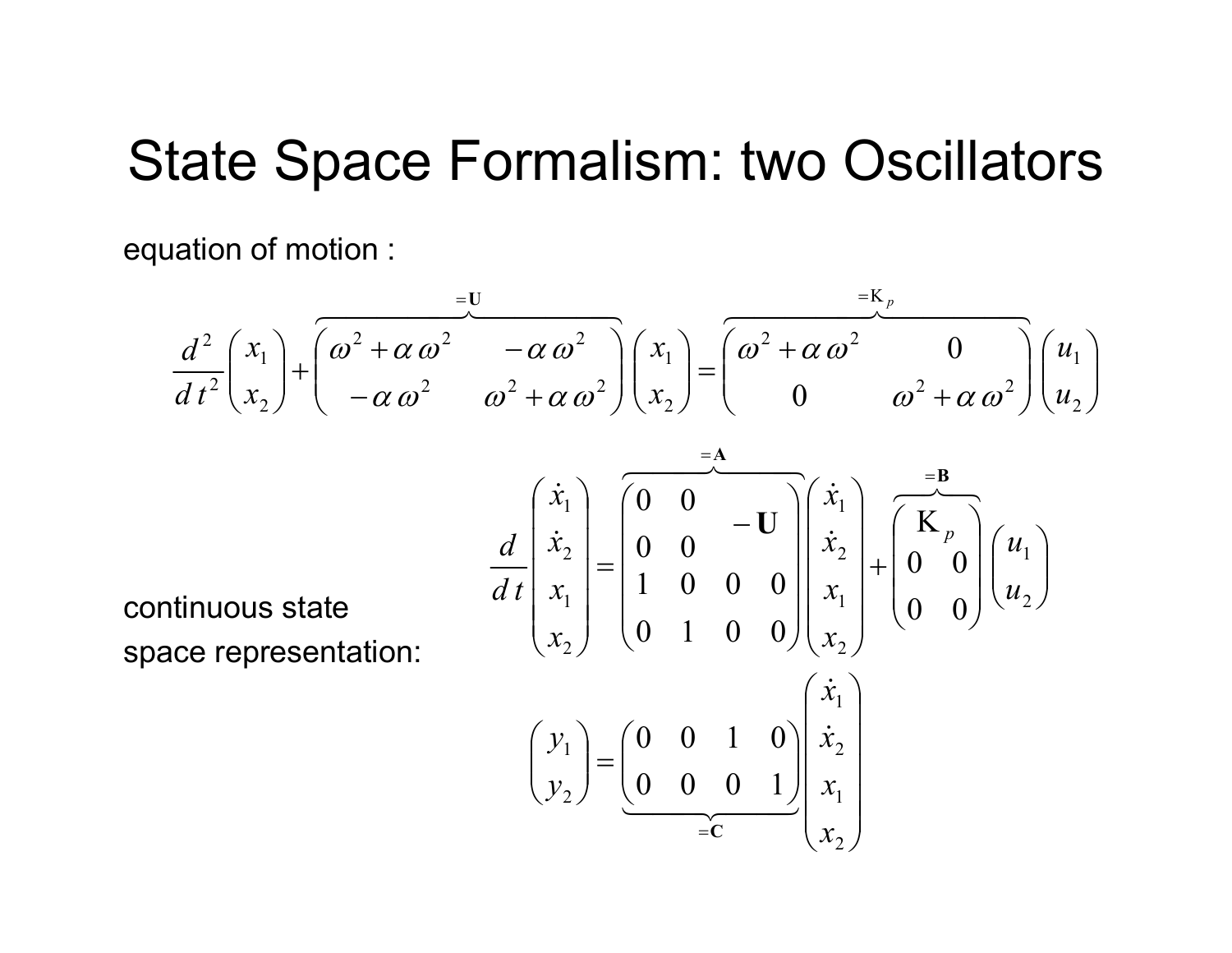# Discrete State Space Description: two Oscillators

we diagonalise the matrix U in the homogenous equation of motion with:

$$
\mathbf{T} = \frac{1}{\sqrt{2}} \begin{pmatrix} 1 & 1 \\ 1 & -1 \end{pmatrix}
$$

$$
\frac{d^2}{dt^2} \overline{T^{-1}\begin{pmatrix} x_1 \\ x_2 \end{pmatrix}} + \overline{T^{-1}\begin{pmatrix} \omega_1 & \omega_2 \\ \omega_2 & \omega_1 \end{pmatrix}} \qquad \frac{d^2}{dt^2} \overline{T^{-1}\begin{pmatrix} x_1 \\ x_2 \end{pmatrix}} + \overline{T^{-1}\begin{pmatrix} \omega_1^2 + \alpha \omega_1^2 & -\alpha \omega_1^2 \\ -\alpha \omega_1^2 & \omega_1^2 + \alpha \omega_1^2 \end{pmatrix}} \begin{pmatrix} x_1 \\ x_2 \end{pmatrix} = 0
$$

then we get two independend 'oscillators' and can write directly:

$$
\begin{pmatrix}\n\dot{\tilde{x}}_1/\Omega_1 \\
\tilde{x}_1 \\
\dot{\tilde{x}}_2/\Omega_2 \\
\tilde{x}_2\n\end{pmatrix}_{n+1} = \begin{pmatrix}\n\cos \Omega_1 T & -\sin \Omega_1 T & 0 & 0 \\
\sin \Omega_1 T & \cos \Omega_1 T & 0 & 0 \\
0 & 0 & \cos \Omega_2 T & -\sin \Omega_2 T \\
0 & 0 & \sin \Omega_2 T & \cos \Omega_2 T\n\end{pmatrix}\n\begin{pmatrix}\n\dot{\tilde{x}}_1/\Omega_1 \\
\tilde{x}_1 \\
\dot{\tilde{x}}_2/\Omega_2 \\
\tilde{x}_2\n\end{pmatrix}_n + \begin{pmatrix}\n1 & 0 \\
0 & 0 \\
0 & 1 \\
0 & 0\n\end{pmatrix}\n\begin{pmatrix}\n\sin(\Omega_1 T)\tilde{u}_1 \\
\sin(\Omega_2 T)\tilde{u}_2\n\end{pmatrix}_n
$$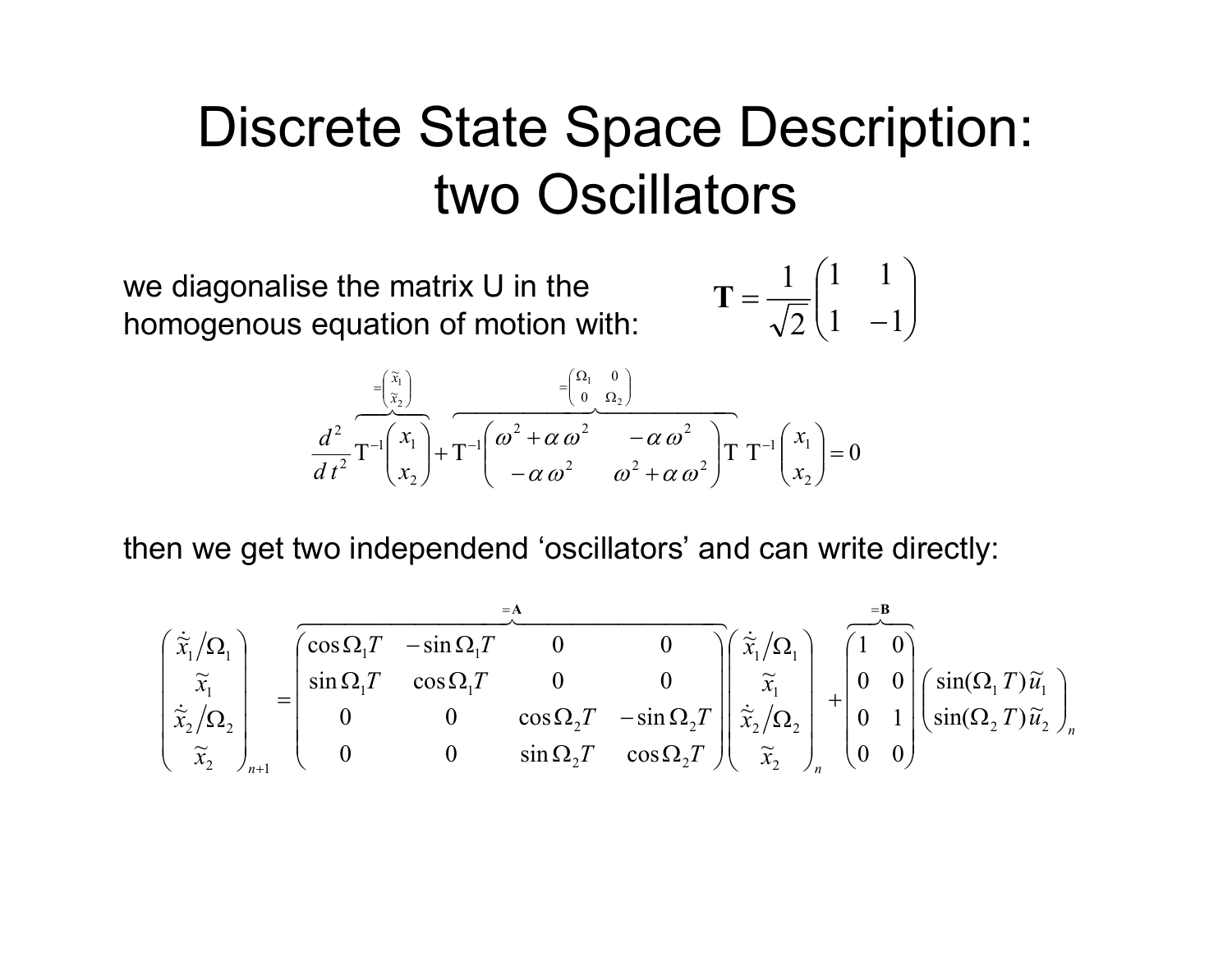# Input- and Output-Variables

the input and output-variables should be in the not transformed representation:

$$
\begin{pmatrix} 1 & 0 \ 0 & 0 \ 0 & 1 \ 0 & 0 \ 0 & 0 \end{pmatrix} \begin{pmatrix} \sin(\Omega_1 T) \widetilde{u}_1 \\ \sin(\Omega_2 T) \widetilde{u}_2 \end{pmatrix}_n = \begin{pmatrix} \sin(\Omega_1 T) & 0 \\ 0 & 0 \\ 0 & \sin(\Omega_2 T) \end{pmatrix} \mathbf{T}^{-1} \begin{pmatrix} u_1 \\ u_2 \end{pmatrix}_n = \frac{1}{\sqrt{2}} \begin{pmatrix} \sin(\Omega_1 T) & \sin(\Omega_1 T) \\ 0 & 0 \\ \sin(\Omega_2 T) & -\sin(\Omega_2 T) \end{pmatrix} \begin{pmatrix} u_1 \\ u_2 \end{pmatrix}_n
$$

respectively:

$$
\begin{pmatrix} \widetilde{y}_1 \\ \widetilde{y}_2 \end{pmatrix}_n = \begin{pmatrix} 0 & 1 & 0 & 0 \\ 0 & 0 & 0 & 1 \end{pmatrix} \begin{pmatrix} \dot{\widetilde{x}}_1 / \Omega_1 \\ \dot{\widetilde{x}}_1 / \Omega_2 \\ \dot{\widetilde{x}}_2 / \Omega_2 \\ \dot{\widetilde{x}}_2 \end{pmatrix}_n \implies \qquad \begin{pmatrix} y_1 \\ y_2 \end{pmatrix}_n = \frac{1}{\sqrt{2}} \begin{pmatrix} 0 & 1 & 0 & 1 \\ 0 & 1 & 0 & -1 \end{pmatrix} \begin{pmatrix} \dot{\widetilde{x}}_1 / \Omega_1 \\ \dot{\widetilde{x}}_1 / \Omega_2 \\ \dot{\widetilde{x}}_2 / \Omega_2 \\ \dot{\widetilde{x}}_2 \end{pmatrix}_n
$$

we get …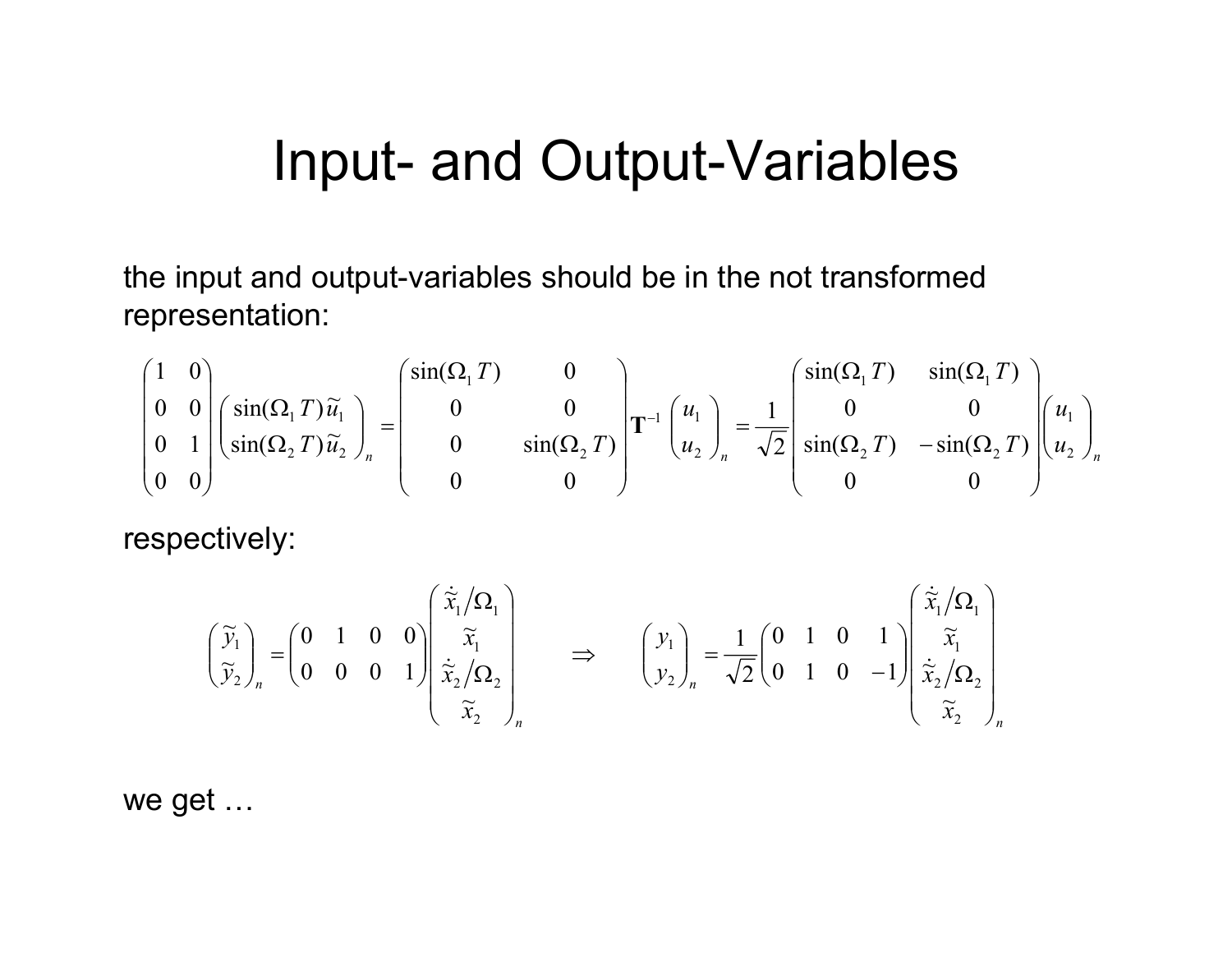# Discrete State Space Description: two Oscillators

the fast model:

$$
\begin{pmatrix}\n\dot{\tilde{x}}_1/\Omega_1 \\
\tilde{x}_1 \\
\tilde{x}_2\n\end{pmatrix}_{n+1} = \begin{bmatrix}\n\cos \Omega_1 T & -\sin \Omega_1 T & 0 & 0 \\
\sin \Omega_1 T & \cos \Omega_1 T & 0 & 0 \\
0 & 0 & \cos \Omega_2 T & -\sin \Omega_2 T \\
0 & 0 & \sin \Omega_2 T & \cos \Omega_2 T\n\end{bmatrix}\begin{pmatrix}\n\dot{\tilde{x}}_1/\Omega_1 \\
\tilde{x}_1 \\
\tilde{x}_2/\Omega_2 \\
\tilde{x}_2\n\end{pmatrix}_{n+1} + \frac{1}{\sqrt{2}} \begin{bmatrix}\n\sin(\Omega_1 T) & \sin(\Omega_1 T) \\
0 & 0 \\
\sin(\Omega_2 T) & -\sin(\Omega_2 T) \\
0 & 0\n\end{bmatrix}\begin{pmatrix}\nu_1 \\
u_2\n\end{pmatrix}_{n}
$$
\n
$$
\begin{pmatrix}\ny_1 \\
y_2\n\end{pmatrix}_{n} = \frac{1}{\sqrt{2}} \begin{bmatrix}\n0 & 1 & 0 & 1 \\
0 & 1 & 0 & -1 \\
0 & 1 & 0 & -1\n\end{bmatrix} \begin{pmatrix}\n\tilde{x}_1/\Omega_1 \\
\tilde{x}_2/\Omega_2 \\
\tilde{x}_2\n\end{pmatrix}_{n}
$$

This procedure is also applicable to a larger number of coupled oscillators!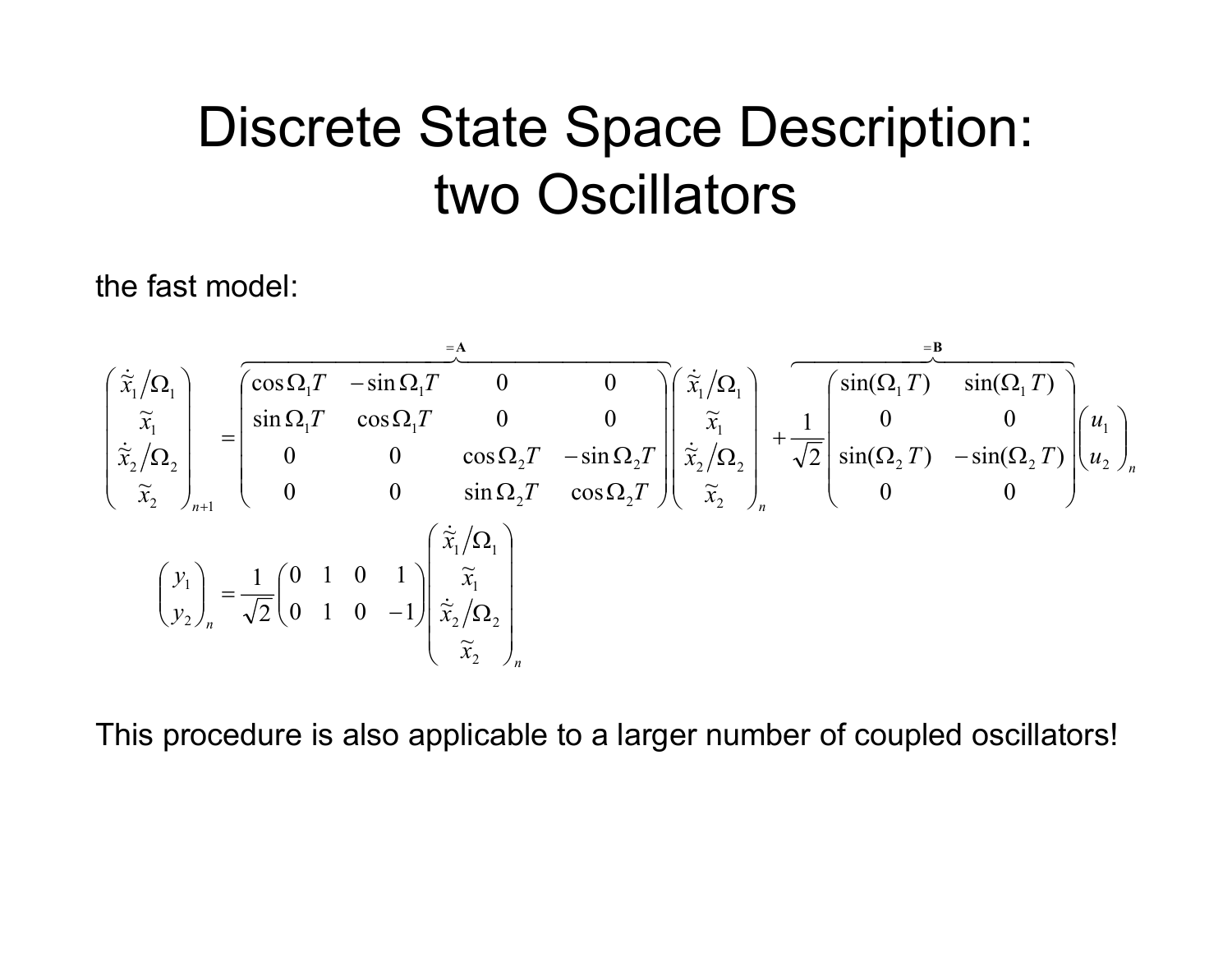To Practice …